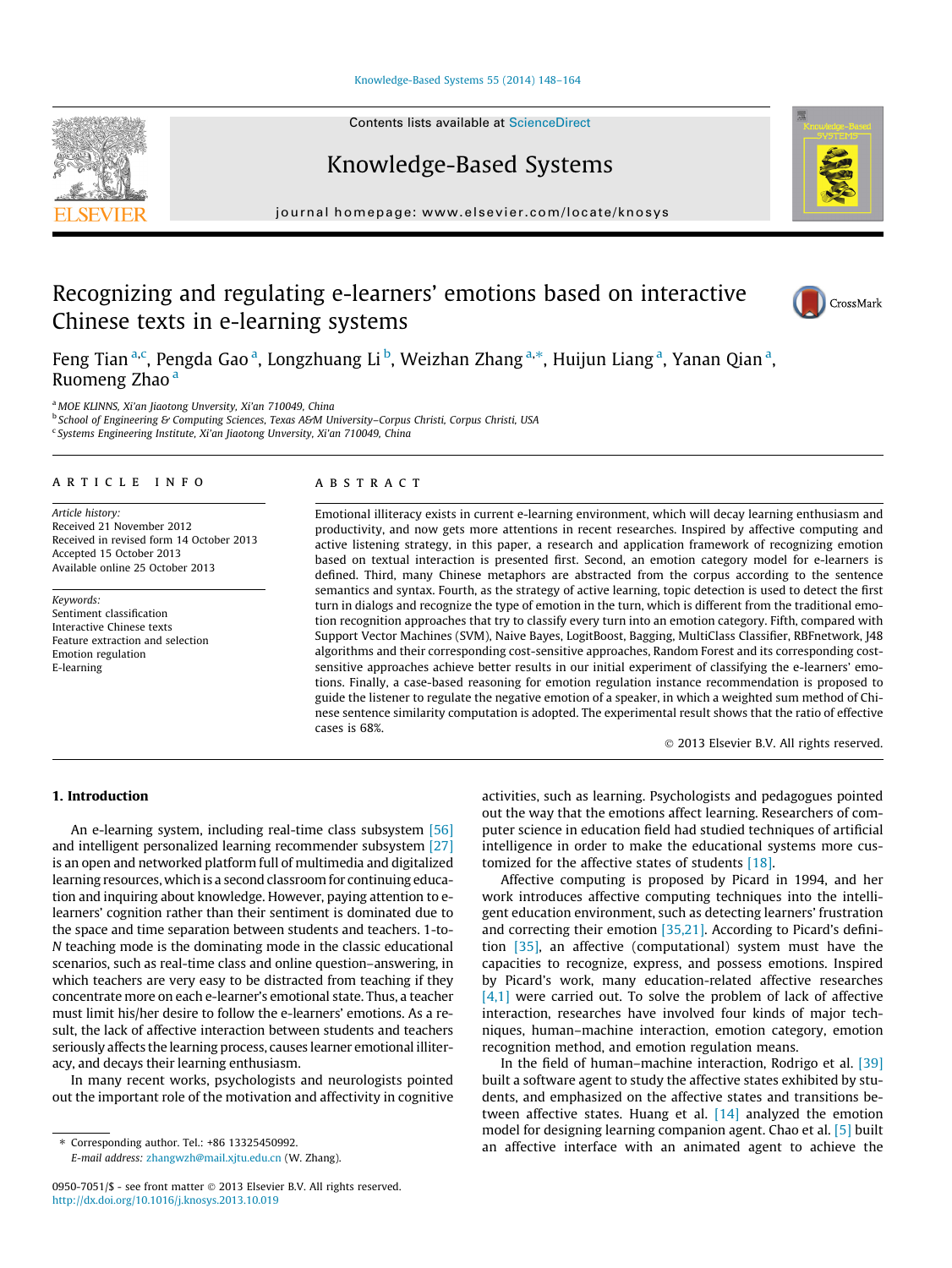human–machine interaction function of affective feedback in intelligent tutoring systems. All these works focused on making machine understand one side emotion and pay little attention to understand the emotions of the two interacted parties (such as teacher–student or student–student in an e-learning environment).

There are many emotion categories [\[35\]](#page--1-0) in the field of affective computing. Besides the four most common types, fear, anger, sad-ness and joy, which are accepted widely, Plutchik's [\[36\]](#page--1-0), Izard's [\[17\],](#page--1-0) and Paul Ekman's [\[9\]](#page--1-0) are the three popular emotion categories, but more researches on e-learner oriented emotion category need to be done due to its application-specific feature.

In the field of emotion recognition, on the one hand currently many researches focused on recognizing e-learners' emotional states from various biological signals [\[2,55\]](#page--1-0). For example, D'Mello et al. [\[7\]](#page--1-0) adopted various biological signals, such as facial expression, heart beating, and body temperature, to determine the feelings of students; Heraz and Frasson [\[13\]](#page--1-0) analyzed brainwaves to classify emotional states. On the other hand, some researchers noticed the importance of text-based affective computing. Liu [\[24\]](#page--1-0) adopted natural language processing technology to determine the attitude of a speaker or a writer with respect to some topic. From the viewpoint of methods for text oriented sentiment classification, most existing works [\[15,20,24,26,28,25,3,37,42,54,](#page--1-0) [50,57,10\]](#page--1-0) employed machine-learning techniques, like Decision Tree, Naive Bayesian models and Support Vector Machines (SVM), to perform sentiment classification. For example, Sriram and Yuan  $[42]$  adopted a customized decision tree algorithm to identify six emotion types (anger, disgust, fear, joy, sadness, and surprise) in text. Liu et al.  $[25]$  focused on the sentiment analysis on movie rating and reviews in a mobile application environment by using SVM, and believed that SVM is a state-of-the-art method. Wang et al. [\[50\]](#page--1-0) applied SVM and Multinomial Naive Bayes to emotion identification on Twitter and evaluated many features, such as word-net lexicon, POS, and bags of words. Gokulakrishnan et al. [\[10\]](#page--1-0) adopted six classifiers, including Complement Naive Bayes, SVM, J48, and Random Forest to recognize twitters' emotions. Khan et al. [\[20\]](#page--1-0) carried out a task of comparison among some popular classification methods, such as SVM, Naive Bayesian Classifier, Maximum Entropy, Decision Tree, and Neural Network. In addition, Zhao et al. [\[57\]](#page--1-0) combined the methods of conditional random field with the characteristics ''contextual dependency'' and ''label redundancy'' in sentence sentiment classification. These methods generally perform well on topic-related and chapter/document-level sentiment classification, but all existing works do not perform well on the dialog-like interactive Chinese texts, while the interactive texts characterize with not only the richness of short sentences and phrases, but also interactivity and non-linguistic symbols.

In the field of emotion regulation means, many researches adopted a software agent to ''talk'' or play music and cartoons in order to regulate students' negative emotions [\[39,21,4\].](#page--1-0) For example, D'Mello and Art [\[6\]](#page--1-0) built an affective autotutor to help students Learn by talking with cognitively and emotionally intelligent computers that talk back. Iovane et al. [\[16\]](#page--1-0) proposed a model to represent and manage affective/emotional feedback in order to form a methodology through the steps that lead us to the identification and quantification of the emotional state of a learner.

In general, we have found that the existing researches paid little attention in applying the affective computing technology to help the two interacted parties (such as teacher–student or student– student) understand their emotion in the interactive Chinese text-based applications. In e-learning systems, there are some typical teaching scenarios: online question–answering scenario, realtime Internet classroom, and group discussion in a special forum, among which it is difficult to understand each other's emotions over the Internet without face-to-face communication. If every elearner is equipped with detecting devices, the large quantity of cameras and wearable devices may cause high cost and inconvenience to the users. With recent achievements in natural language processing and psychology, it is believed that lots of interactive textual data exist in the e-learning systems which can help us understand the e-learners' emotions. We can imagine that, during group discussion, other students could know a student's interest and emotion after he/she typed a sentence parsed and analyzed by affective computing techniques. This is the goal of this paper.

For achieving this goal, in e-learning systems, the first thing is to enhance the mutual perceiving and understanding of the elearners' emotions, and to guide the teacher/e-learner' friends to adjust the e-learner' negative emotion through interactive textual messages, but conventional affective computing applications are focused on making machine affective/emotional. Second, the interpersonal and intrapersonal emotions state that the e-learner related emotions, such as anxiety, anger and frustration, sympathy, should be introduced. Third, the basis of recognition in our research is the interactive text in e-learning systems, while conventional researches are based on facial expression, gesture, bio-information, and images. Therefore, the interactive Chinese text-based emotion classification methods should be studied to detect and recognize the e-learners' emotions. Finally, a text-based emotion regulation method should be designed. Conventional approaches lack emotion regulation strategies for his/her teacher/ friends to help the e-learner, who is in a negative emotional state.

Aiming at the above mentioned issues, we propose an e-learner affective category model acquired by questionnaires and previous models [\[17,36\]](#page--1-0). Based on the model, we present a research and application framework on recognizing the e-learners' emotions from interactive Chinese texts. Furthermore, we exhibit some initial experiment results to illustrate how our method works, and propose the case-based reasoning for emotion regulation instance recommendation to emulate the active listening strategy.

The rest of this paper is organized as follows. Section 2 introduces related works such as basic concepts, emotion categories, computational models of emotion, and emotion regulation rules. A research and application framework is shown in Section [3](#page--1-0). Following which, the e-learners' emotion category, model, affective word base, affective computing rules, and syntax features are introduced in Sections [4 and 5](#page--1-0), respectively. Methods of classifying the e-learners' emotions and its experiment are described in Section [6](#page--1-0), while the case-based reasoning for emotion regulation instance recommendation is presented in Section [7.](#page--1-0) This paper is concluded and the future work is showed in Section [8](#page--1-0).

Note:

- Two words, ''speaker and listener'', used in the following sections, should be distinguished from their original meanings. In this paper, a speaker is a person who sends textual messages, while a listener is a person who receives the message sent by the speaker. We would like using ''speaker and listener'' rather than ''sender and receiver'', because a receiver receives a textual message from a sender without detecting and regulating emotion.
- We focus on Chinese texts due to two reasons: (1) only Chinese is chosen, other languages are still not on our schedule because this will distract us from the focus of our research and (2) multinational and cultural background of e-learners will not be considered in this paper, although many researchers believe that culture has influence on emotion.

## 2. Related works

Affective computing is a branch of artificial intelligence that deals with the design of systems and devices that can recognize, interpret, and process human emotions. It is an interdisciplinary